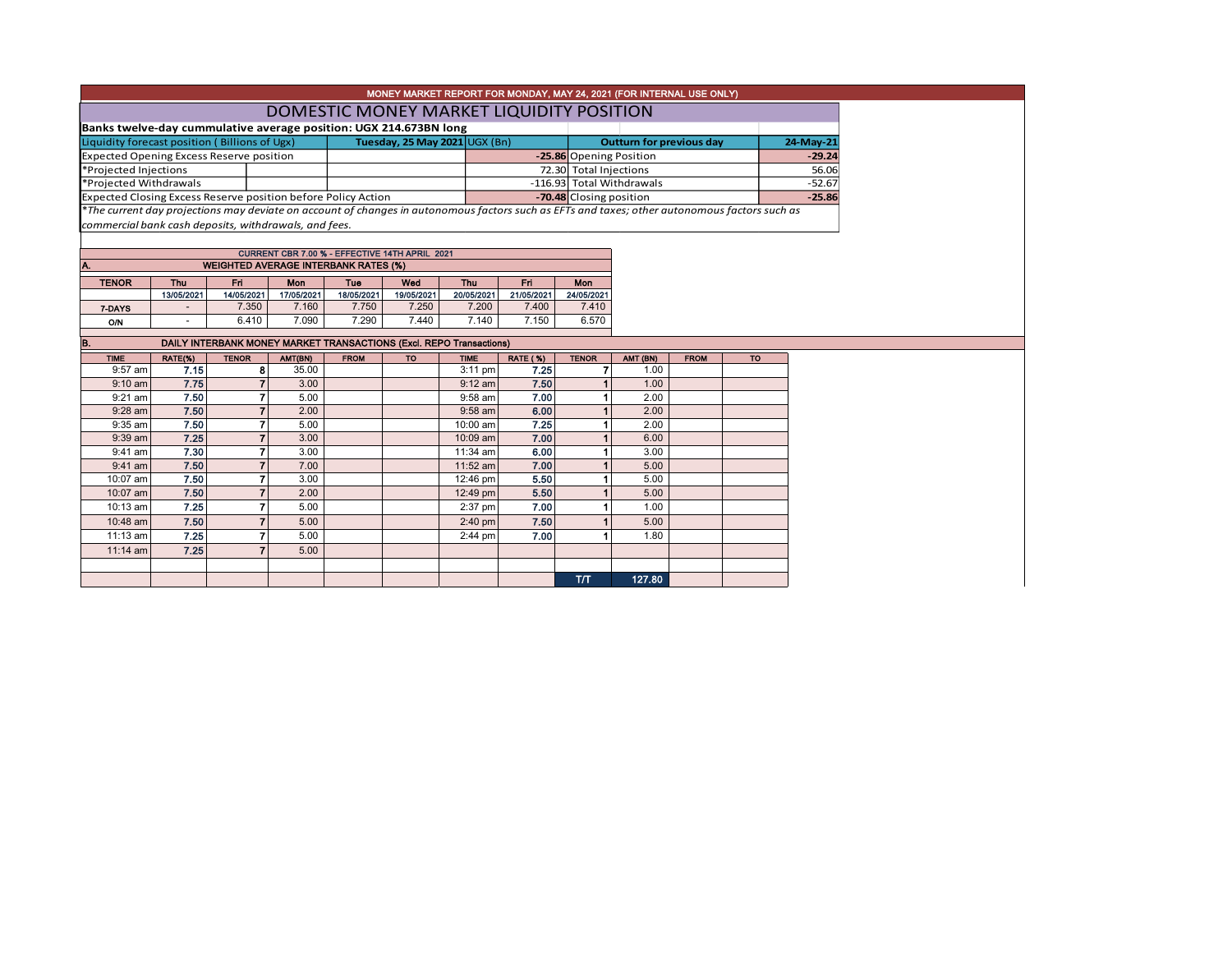` DATE THUR FRI THUR THUR THUR TOTAL 27-May-21 04-Jun-21 10-Jun-21 17-Jun-21 24-Jun-21 REPO | 746.94 - | - | - | - | 746.94 REV REPO | - | - | - | - | - | -**DEPO AUCT** 96.10 137.30 39.10 72.10 95.00 439.60 TOTALS 843.04 137.30 39.10 72.10 95.00 1,186.54 Total O/S Deposit Auction balances held by BOU up to 08 JULY 2021: UGX 1,255 BN Total O/S Repo, Reverse Repo & Deposit Auction balances held by BOU: UGX 2,002 BN On-the-run O/S T-BILL STOCKs (Bns-UGX) 6,103.99 25/05/2021 OMO ISSUE DATE AMOUNT WAR RANGE TENOR On-the-run O/S T-BONDSTOCKs(Bns-UGX) | 19,201.78 25/05/2021 DAUT | 15-Apr - 12.93 | 7.402 | 28 TOTAL TBILL & TBOND STOCK- UGX **25,305.77** DAUT 15-Apr - 28.77 7.516 7.516 56 O/S=Outstanding researching researching researching researching researching researching researching researching MATURITY TOTAL STOCK YTM (%) CHANGE IN DAUT 22-Apr - 43.56 7.313 28 (BN UGX) AT CUT OFF\* YTM (+/-) CDAUT | 22-Apr |- 68.31 | 7**.585 | | 5**6 91 87.06 7.003 0.083 REPO 22-Apr - 726.00 7.000 7 182 403.16 9.501 -0.248 REPO 26-Apr - 213.00 7.000 3 **364** | 5,613.76 | 10**.700 | -0.700 |** REPO | 28-Apr | 452.50 | 7**.000** | | 1 (Ei) STOCK OF TREASURY SECURITIES (VERTICAL REPOS, REV-REPOS & DEPOSIT AUCTIONS) C. C. CBR AND THE 7- DAY WAR INTERBANK RATES D. MONETARY POLICY OPERATIONS MATURITIES PROFILE: (27 MAY 2021 – 24 JUNE 2021) Eii) MONETARY POLICY MARKET OPERATIONS LAST TBIILS ISSUE DATE: 20-MAY-2021 4.000 5.000 6.000 7.000 8.000 9.000 03/05/2021 04/05/2021 05/05/2021 06/05/2021 07/05/2021 10/05/2021 11/05/2021 14/05/2021 17/05/2021 18/05/2021 19/05/2021 20/05/2021 21/05/2021 24/05/2021 • Overnight WAR -7-day WAR -CBR rate - Upper bound - Lower bound

2YR - 13.000 -0.550 DAUT 29-Apr - 74.58 7.326 28 3YR - 12.800 -1.197 DAUT 29-Apr - 93.91 7.584 56 5YR | 1,589.27 | **15.100 | -1.400 | |**REPO | 29-Apr |- 1,063.00 | **7.000 |** | 7 10YR | 9,147.22 | **15.970 | -0.030 | |**REPO | 30-Apr |- 72.00 | **7.000 |** 6 15YR 7,447.58 14.400 -1.700 REPO 04-May - 187.50 7.000 2 20YR 1,017.70 16.990 -0.510 DAUT 06-May - 40.07 7.280 29 Cut OFF is the lowest price/ highest yield that satisfies the auction awarded amount. **DAUT** 06-May - 500.38 7.717

REPO 06-May - 425.00 7.000<br>REPO 10-May - 600.50 7.000

REPO | 20-May |- 441.00 | 7.000

WAR-Weighted Average Rate

REPO 10-May - 600.50 7.000 3 REPO | 11-May 283.00 | **7.000** | 2 DAUT | 14-May|- 26.75 | **7.662** | 55 DAUT | 14-May |- 9.95 | **7.326 |** 27 REPO 14-May - 742.00 7.000 6 REPO | 17-May |- 95.00 | 7.000 | 3 DAUT | 20-May | 278.96 | 7.536 | 56 DAUT | 20-May |- 2.98 | 7.328 | 28

REPO | 21-May - 305.00 | 7.000 | 6